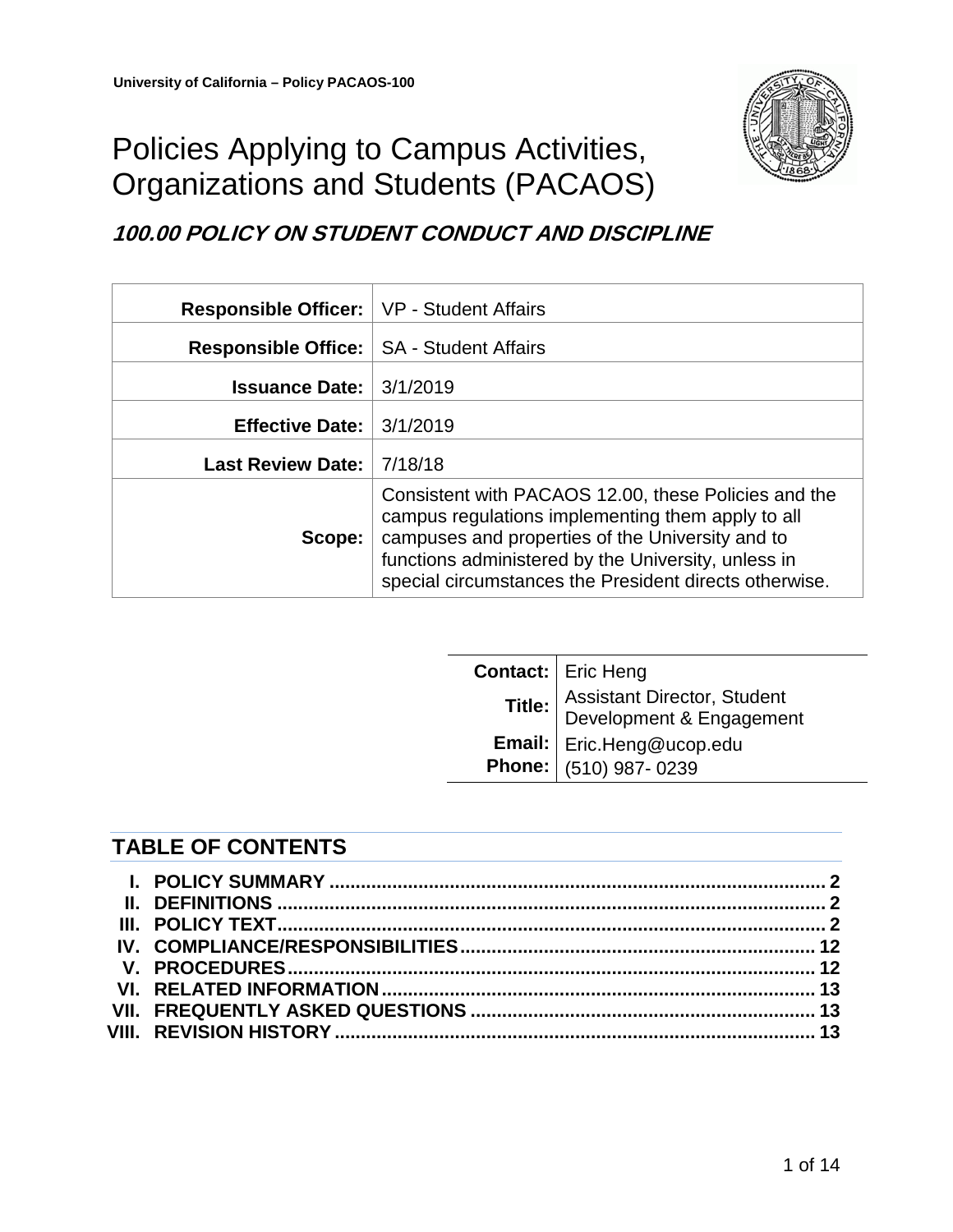Policies Applying to Campus Activities, Organizations and Students (PACAOS)

# <span id="page-1-0"></span>**I. POLICY SUMMARY**

The *Policies Applying to Campus Activities, Organizations and Students* are a compendium of Universitywide policies relating to student life. Section 100.00 describes the University's policy on student conduct and discipline.

When a formal investigation is deemed appropriate for cases involving reports of Sexual Violence, Sexual Harassment or other prohibited conduct by the [UC Policy on Sexual](https://policy.ucop.edu/doc/4000385/SVSH)  [Violence and Sexual Harassment,](https://policy.ucop.edu/doc/4000385/SVSH) campuses shall implement the procedures set forth in [PACAOS Appendix E: Sexual Violence and Sexual Harassment Student Adjudication](https://policy.ucop.edu/doc/2710641/PACAOS-Appendix-E)  [Framework.](https://policy.ucop.edu/doc/2710641/PACAOS-Appendix-E) Campuses under local procedures may also apply PACAOS Appendix E to adjudicate student conduct violations that occur in connection with violations of sexual violence and sexual harassment.

# <span id="page-1-1"></span>**II. DEFINITIONS**

Definitions for the *Policies Applying to Campus Activities, Organizations and Students*, and the campus implementing regulations adopted pursuant to them, are provided in Section 14.00.

# <span id="page-1-2"></span>**III. POLICY TEXT**

# **100.00 POLICY ON STUDENT CONDUCT AND DISCIPLINE**

# **101.00 STUDENT CONDUCT**

Students are members of both society and the University community, with attendant rights and responsibilities. Students are expected to comply with all laws and with University policies and campus regulations.

The standards of conduct apply to students as the term 'student' is defined in Section 14.40 of these *Policies*. They also apply to:

- a. applicants who become students, for offenses committed as part of the application process;
- b. applicants who become students, for offenses committed on campus and/or while participating in University-related events or activities that take place following a student's submittal of the application through his or her official enrollment; and
- c. former students for offenses committed while a student.

If specified in implementing campus regulations, these standards of conduct may apply to conduct that occurs off campus and that would violate student conduct and discipline policies or regulations if the conduct occurred on campus.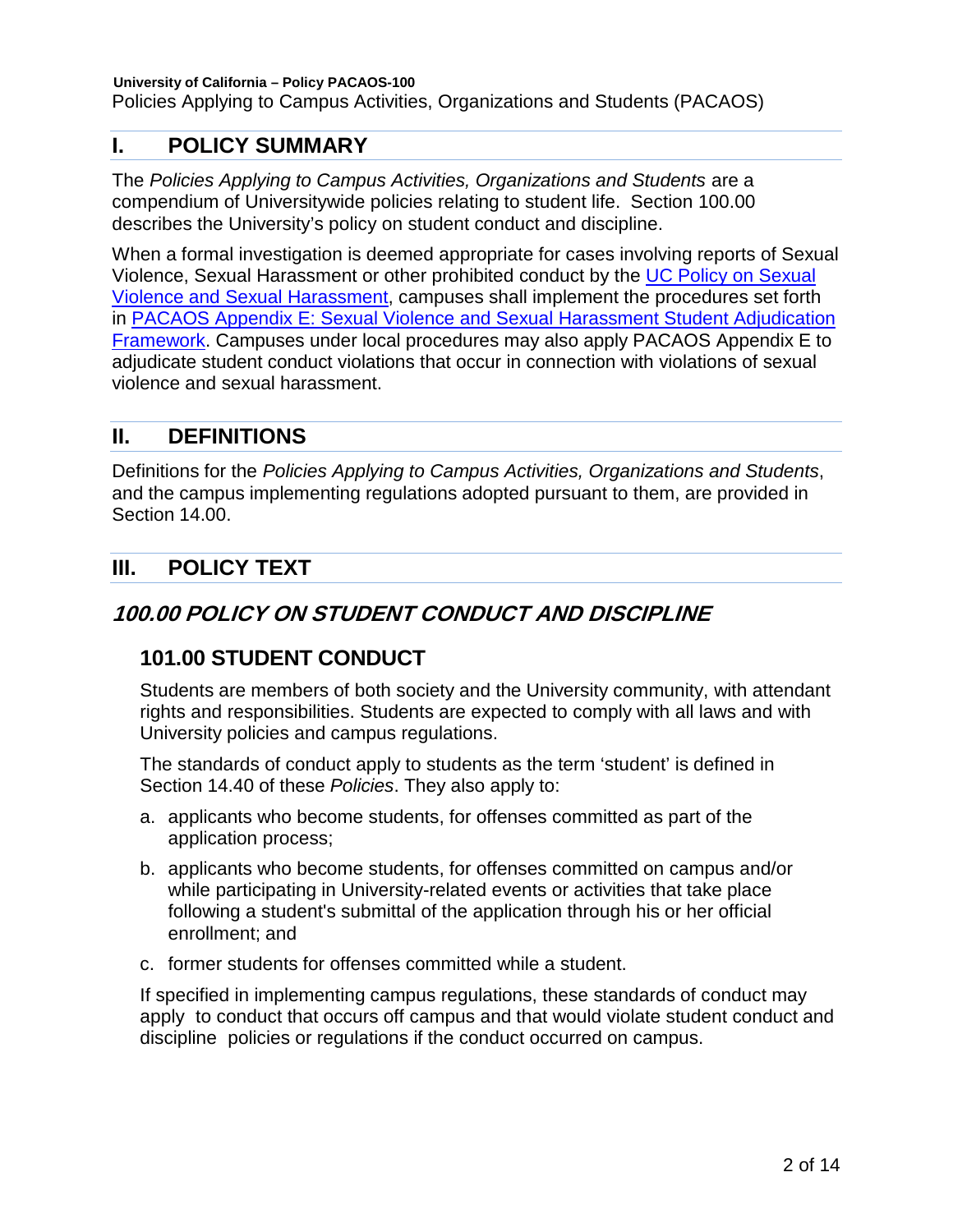Policies Applying to Campus Activities, Organizations and Students (PACAOS)

# **102.00 GROUNDS FOR DISCIPLINE**

Chancellors may impose discipline for the commission or attempted commission (including aiding or abetting in the commission or attempted commission) of the following types of violations by students, as well as such other violations as may be specified in campus regulations:

#### **102.01**

All forms of academic misconduct including but not limited to cheating, fabrication, plagiarism, or facilitating academic dishonesty.

#### **102.02**

Other forms of dishonesty including but not limited to fabricating information, furnishing false information, or reporting a false emergency to the University.

#### **102.03**

Forgery, alteration, or misuse of any University document, record, key, electronic device, or identification.

#### **102.04**

Theft of, conversion of, destruction of, or damage to any property of the University, or any property of others while on University premises, or possession of any property when the student had knowledge or reasonably should have had knowledge that it was stolen.

# **102.05**

Theft or abuse of University computers and other University electronic resources such as computer and electronic communications facilities, systems, and services. Abuses include (but are not limited to) unauthorized entry, use, transfer, or tampering with the communications of others; interference with the work of others and with the operation of computer and electronic communications facilities, systems, and services; or copyright infringement (for example, the illegal file-sharing of copyrighted materials).

Use of University computer and electronic communications facilities, systems, or services that violates other University policies or campus regulations.

Please refer to the UC [Electronic Communications](http://www.ucop.edu/ucophome/policies/ec/) Policy (http://www.ucop.edu/ucophome/policies/ec/) and Digital Copyright [Protection](http://www.ucop.edu/irc/policy/copyright.html) at UC (http://www.ucop.edu/irc/policy/copyright.html) for the University's position on digital copyright.

# **102.06**

Unauthorized entry to, possession of, receipt of, or use of any University services; equipment; resources; or properties, including the University's name, insignia, or seal.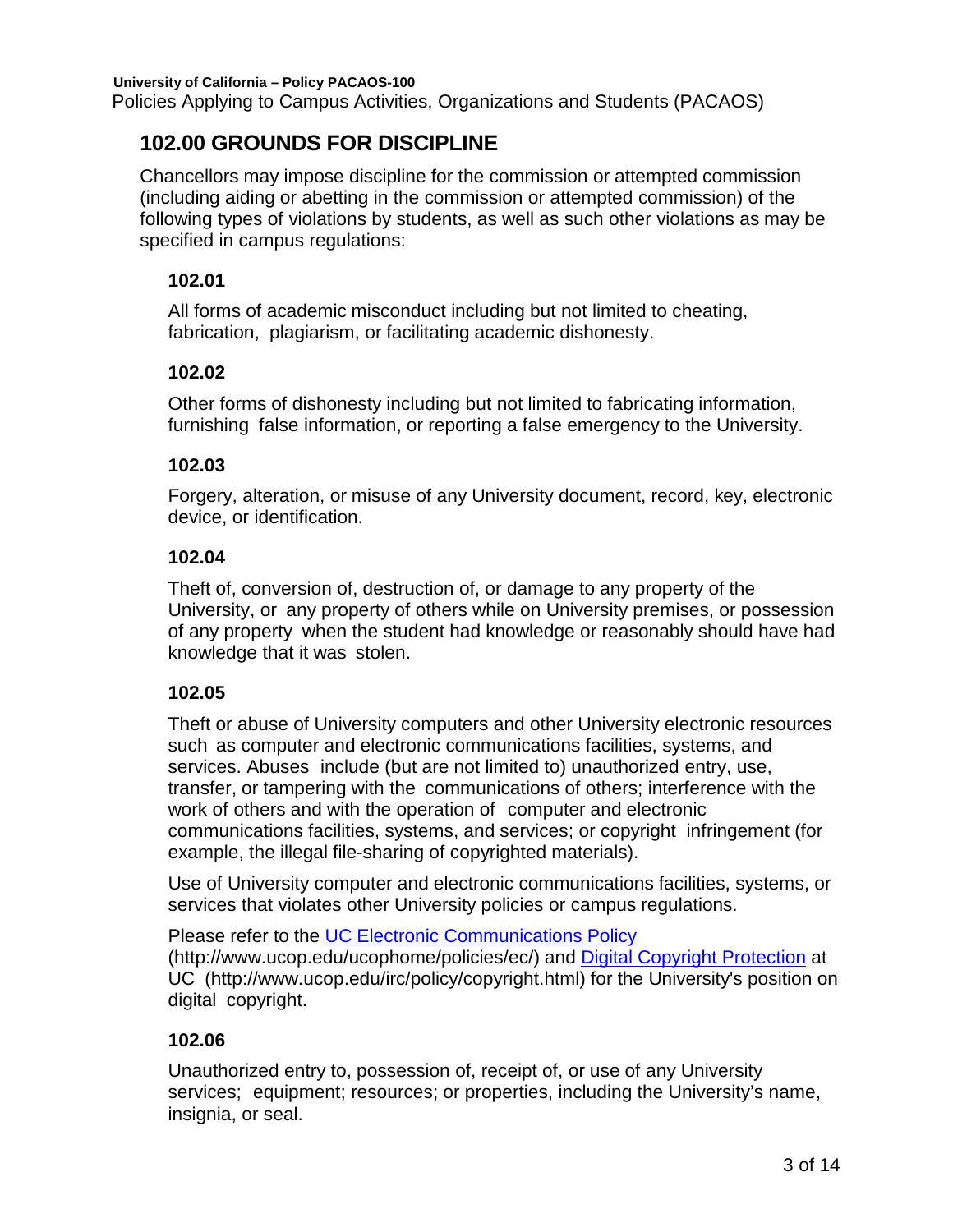**University of California – Policy PACAOS-100** Policies Applying to Campus Activities, Organizations and Students (PACAOS)

#### **102.07**

Violation of policies, regulations, or rules governing University-owned, -operated, or - leased housing facilities or other housing facilities located on University property.

#### **102.08**

Physical abuse including but not limited to physical assault; threats of violence; or other conduct that threatens the health or safety of any person.

Sexual Violence (including Sexual Assault – Penetration, Sexual Assault – Contact and Relationship Violence) is defined by the University of California [Policy on Sexual Violence and Sexual Harassment.](https://policy.ucop.edu/doc/4000385/SVSH) Please refer to 102.26.

#### **102.09**

Harassment, defined as conduct that is so severe and/or pervasive, and objectively offensive, and that so substantially impairs a person's access to University programs or activities that the person is effectively denied equal access to the University's resources and opportunities.

Harassment includes, but is not limited to, conduct that is motivated on the basis of a person's race, color, national or ethnic origin, citizenship, sex, religion, age, sexual orientation, gender identify, pregnancy, marital status, ancestry, service in the uniformed services, physical or mental disability, medical condition, or perceived membership in any of these classifications. Pursuant to section 104.90, sanctions may be enhanced for conduct motivated on the basis of the above classifications.

Sexual Harassment is defined by the University of California [Policy on Sexual](https://policy.ucop.edu/doc/4000385/SVSH)  [Violence and Sexual Harassment.](https://policy.ucop.edu/doc/4000385/SVSH) Please refer to 102.26.

# **102.10**

Stalking behavior in which a student repeatedly engages in a course of conduct directed at another person and makes a credible threat with the intent to place that person in reasonable fear for his or her safety, or the safety of his or her family; where the threat is reasonably determined by the University to seriously alarm, torment, or terrorize the person; and where the threat is additionally determined by the University to serve no legitimate purpose.

Stalking of a sexual or romantic nature is defined by the University of California [Policy on Sexual Violence and Sexual Harassment.](https://policy.ucop.edu/doc/4000385/SVSH) Please refer to 102.26.

# **102.11**

(deleted on October 9, 2009: see [http://www.ucop.edu/ucophome/coordrev/policy/pacaos10209.pdf\)](http://www.ucop.edu/ucophome/coordrev/policy/pacaos10209.pdf);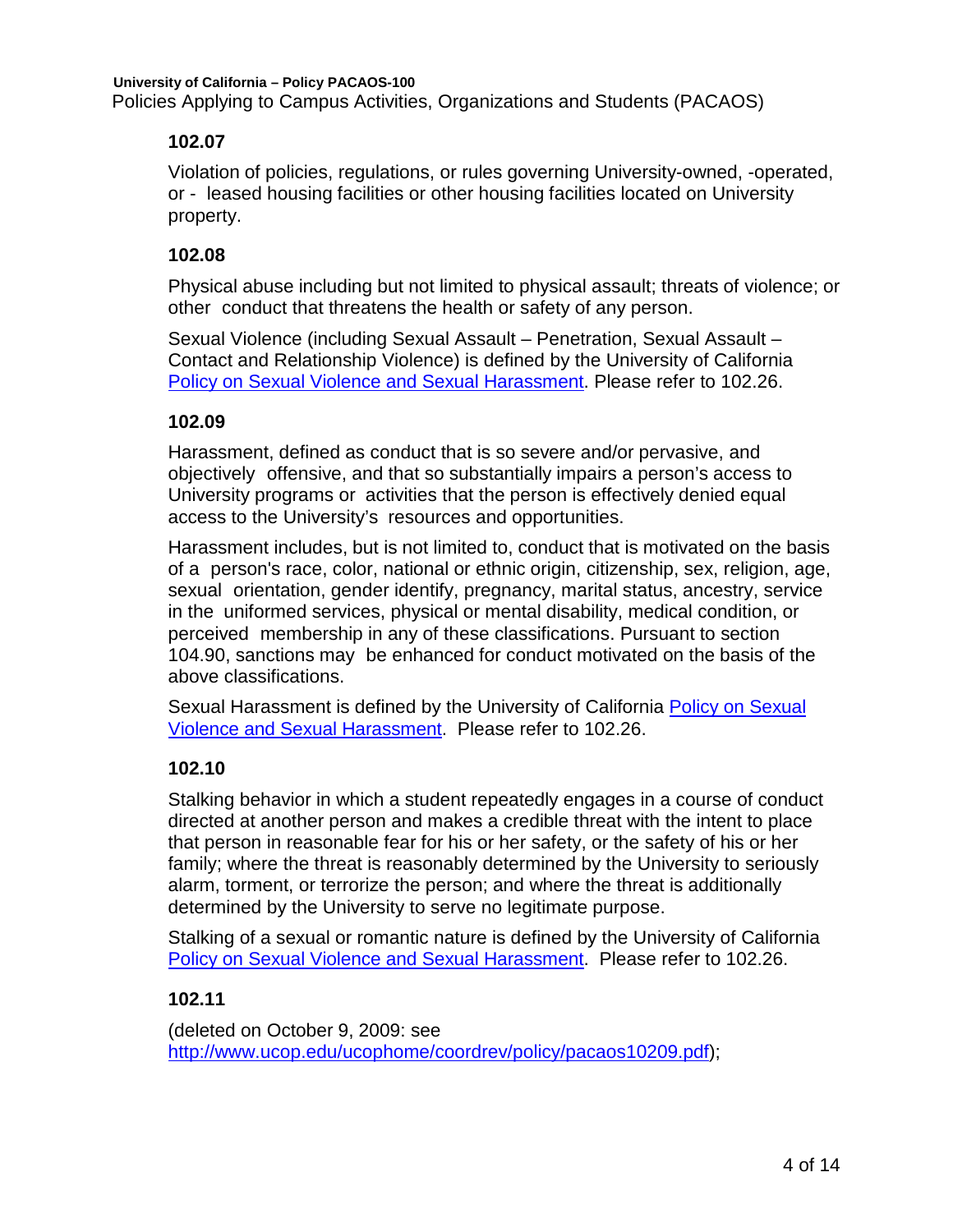Participation in hazing or any method of initiation or pre-initiation into a campus organization or other activity engaged in by the organization or members of the organization at any time that causes, or is likely to cause, physical injury or personal degradation or disgrace resulting in psychological harm to any student or other person.

#### **102.13**

Obstruction or disruption of teaching, research, administration, disciplinary procedures, or other University activities.

#### **102.14**

Disorderly or lewd conduct.

#### **102.15**

Participation in a disturbance of the peace or unlawful assembly.

#### **102.16**

Failure to identify oneself to, or comply with the directions of, a University official or other public official acting in the performance of his or her duties while on University property or at official University functions; or resisting or obstructing such University or other public officials in the performance of or the attempt to perform their duties.

# **102.17**

Unlawful manufacture, distribution, dispensing, possession, use, or sale of, or the attempted manufacture, distribution, dispensing, or sale of controlled substances, identified in federal and state law or regulations.

# **102.18**

Manufacture, distribution, dispensing, possession, use, or sale of, or the attempted manufacture, distribution, dispensing, or sale of alcohol that is unlawful or otherwise prohibited by, or not in compliance with, University policy or campus regulations.

#### **102.19**

Possession, use, storage, or manufacture of explosives, firebombs, or other destructive devices.

#### **102.20**

Possession, use, or manufacture of a firearm or other weapon as prohibited by campus regulations.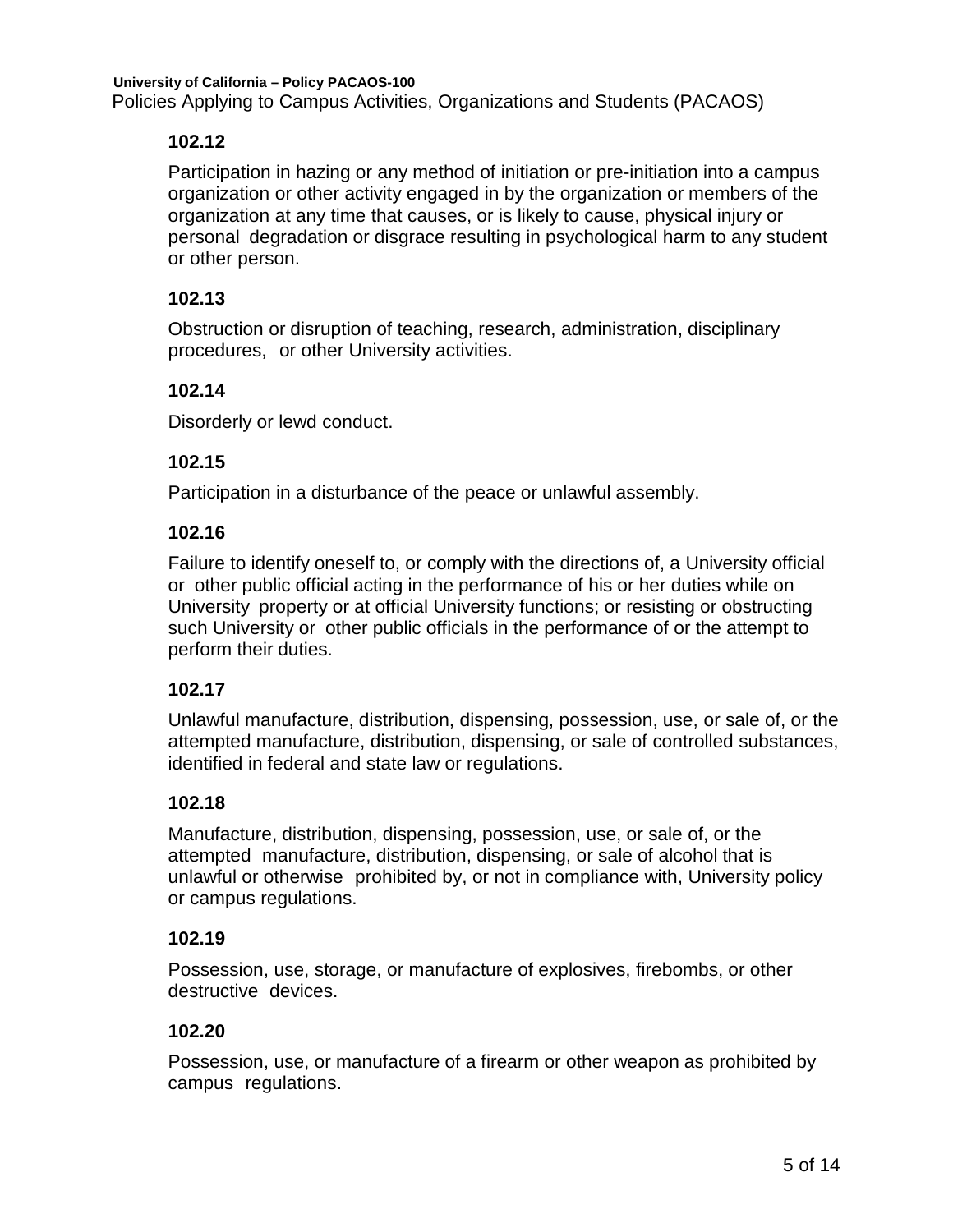Violation of the conditions contained in the terms of a disciplinary action imposed under these *Policies* or campus regulations.

#### **102.22**

Violation of the conditions contained in a written Notice of Emergency Suspension issued pursuant to Section 53.00 of these *Policies* or violation of orders issued pursuant to Section 52.00 of these *Policies*, during a declared state of emergency.

#### **102.23**

Selling, preparing, or distributing for any commercial purpose course lecture notes or video or audio recordings of any course unless authorized by the University in advance and explicitly permitted by the course instructor in writing. The unauthorized sale or commercial distribution of course notes or recordings by a student is a violation of these *Policies* whether or not it was the student or someone else who prepared the notes or recordings.

Copying for any commercial purpose handouts, readers or other course materials provided by an instructor as part of a University of California course unless authorized by the University in advance and explicitly permitted by the course instructor or the copyright holder in writing (if the instructor is not the copyright holder).

# **102.24**

Conduct, where the actor means to communicate a serious expression of intent to terrorize, or acts in reckless disregard of the risk of terrorizing, one or more University students, faculty, or staff. 'Terrorize' means to cause a reasonable person to fear bodily harm or death, perpetrated by the actor or those acting under his/her control. 'Reckless disregard' means consciously disregarding a substantial risk. This section applies without regard to whether the conduct is motivated by race, ethnicity, personal animosity, or other reasons. This section does not apply to conduct that constitutes the lawful defense of oneself, of another, or of property.

#### **102.25**

Making a video recording, audio recording, taking photographs, or streaming audio/video of any person in a location where the person has a reasonable expectation of privacy, without that person's knowledge and express consent.

Looking through a hole or opening, into, or otherwise viewing, by means of any instrumentality, the interior of a private location without the subject's knowledge and express consent.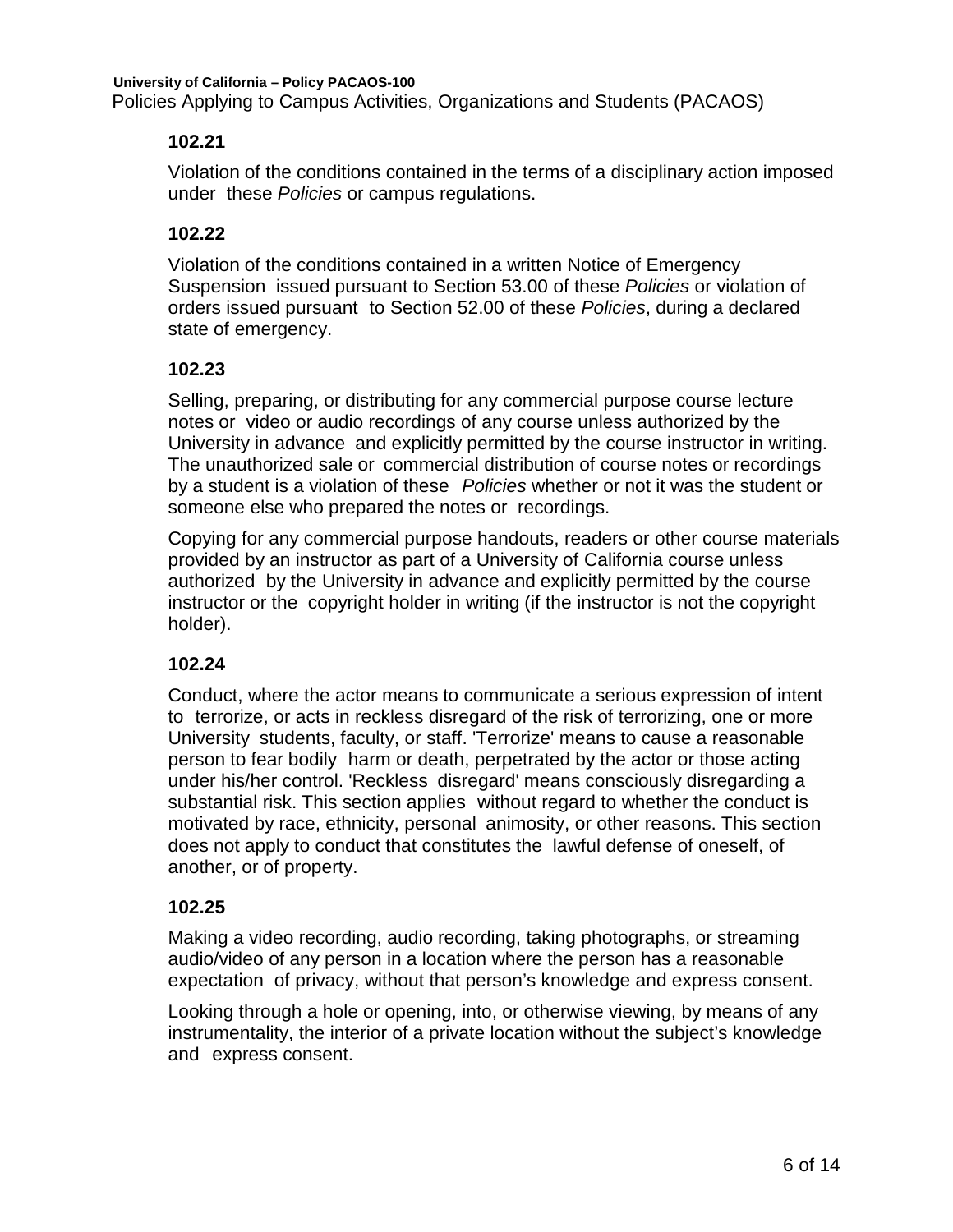Making a video recording, audio recording, or streaming audio/video of private, non- public conversations and/or meetings, without the knowledge and express consent of all recorded parties.

These provisions do not extend to public events or discussions, nor to lawful official law or policy enforcement activities. These provisions may not be utilized to impinge upon the lawful exercise of constitutionally protected rights of freedom of speech or assembly.

#### **Definitions**

"Express consent" is clear, unmistakable and voluntary consent that may be in written, oral or nonverbal form.

"Private locations" are settings where the person reasonably expected privacy. For example, in most cases the following are considered private locations: residential living quarters, bathrooms, locker rooms, and personal offices.

"Private, non-public conversations and/or meetings" include any communication carried on in circumstances that reasonably indicate that any party wants the communication to be confined to the parties, but excludes a communication made in a public gathering, or in any other circumstance in which the parties to the communication may reasonably expect that the communication may be overheard or recorded.

Invasions of Sexual Privacy are defined by the University of California [Policy on](https://policy.ucop.edu/doc/4000385/SVSH)  [Sexual Violence and Sexual Harassment.](https://policy.ucop.edu/doc/4000385/SVSH) Please refer to 102.26.

#### **102.26**

Violation of the University of California Policy on Sexual Violence and Sexual Harassment.

# **103.00 STUDENT DISCIPLINE PROCEDURES**

# **103.10 Procedural Due Process**

Procedural due process is basic to the proper enforcement of University policies and campus regulations. Chancellors shall establish and publish campus regulations providing for the handling of student conduct cases in accordance with basic standards of procedural due process. Consistent with this requirement, procedures specified in such regulations shall be appropriate to the nature of the case and the severity of the potential discipline.

#### **103.11**

When a formal hearing is deemed to be appropriate for fact finding, campus implementing regulations shall provide the following minimum procedural standards to assure the accused student a fair hearing: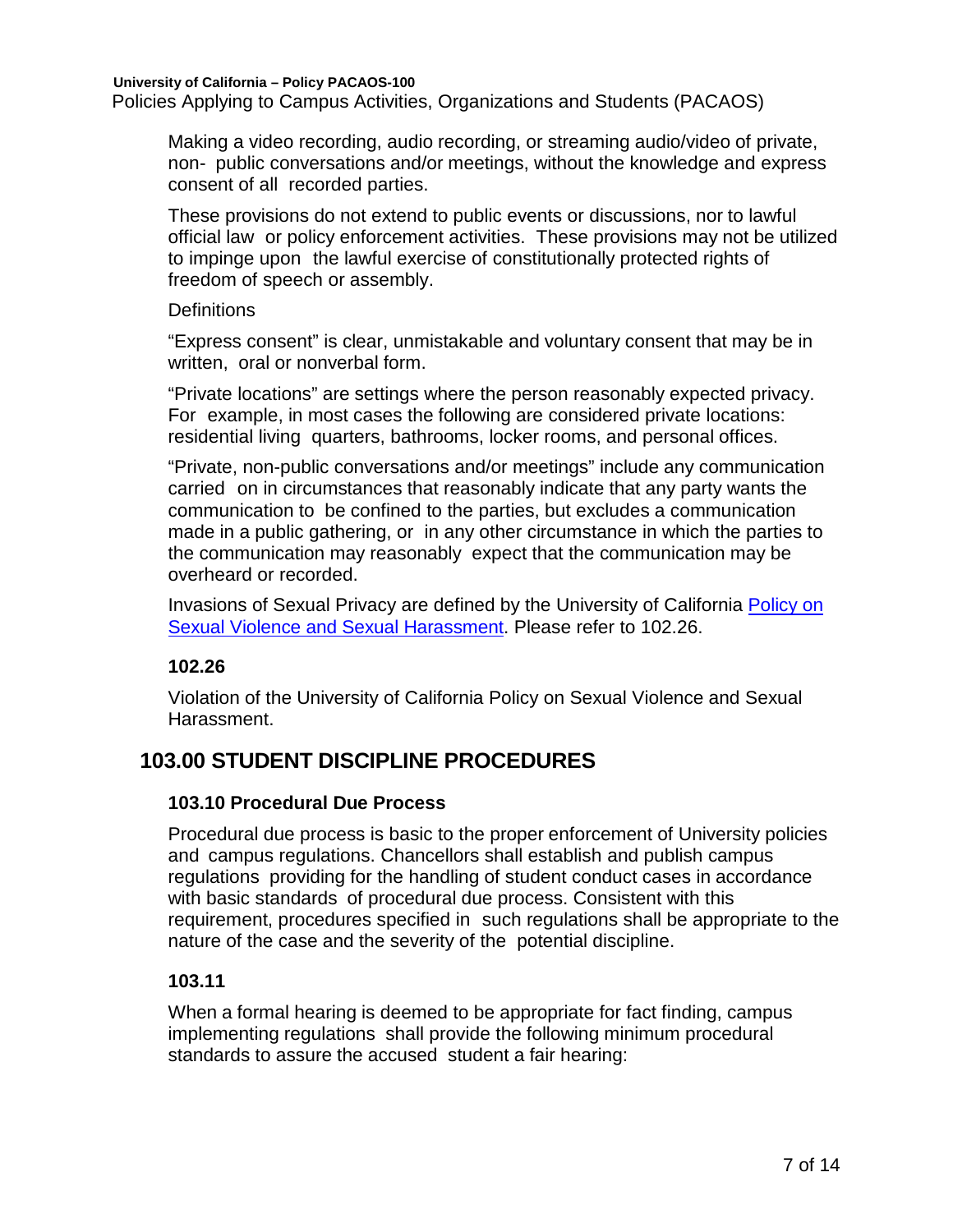Policies Applying to Campus Activities, Organizations and Students (PACAOS)

- a. Written notice, including a brief statement of the factual basis of the charges, the University policies or campus regulations allegedly violated, and the time and place of the hearing, within a reasonable time before the hearing;
- b. The opportunity for a prompt and fair hearing where the University shall bear the burden of proof, and at which the student shall have the opportunity to present documents and witnesses and to confront and cross-examine witnesses presented by the University; no inference shall be drawn from the silence of the accused;
- c. A record of the hearing; an expeditious written decision based upon the preponderance of evidence, that shall be accompanied by a written summary of the findings of fact; and
- d. An appeals process.

#### **103.12**

When a formal investigation is deemed appropriate for cases involving reports of Sexual Violence, Sexual Harassment or other prohibited conduct by the UC Policy on Sexual Violence and Sexual Harassment, campuses shall implement the procedures set forth in PACAOS Appendix E: Sexual Violence and Sexual Harassment Student Adjudication Framework.

# **104.00 ADMINISTRATION OF STUDENT DISCIPLINE**

#### **104.10**

Chancellors may impose discipline for violations of University policies or campus regulations whether or not such violations are also violations of law, and whether or not proceedings are or have been pending in the courts involving the same acts.

#### **104.20**

Each Chancellor may appoint faculty, student, or other advisory committees, or hearing officers, as specified in campus regulations, but the final authority for administration of student discipline rests with the Chancellor.

#### **104.30**

A student, as defined in Section 14.40 of these *Policies*, at one campus of the University, who is accused of violation of University policies or campus regulations on another campus of the University or at an official function of that campus, shall be subject to the disciplinary procedures of either the former or the latter campus as an outcome of conferral between designees of both campuses. The imposition of any recommendations for disciplinary sanctions arising from these procedures must be reviewed and approved by both campuses before the sanctions are imposed.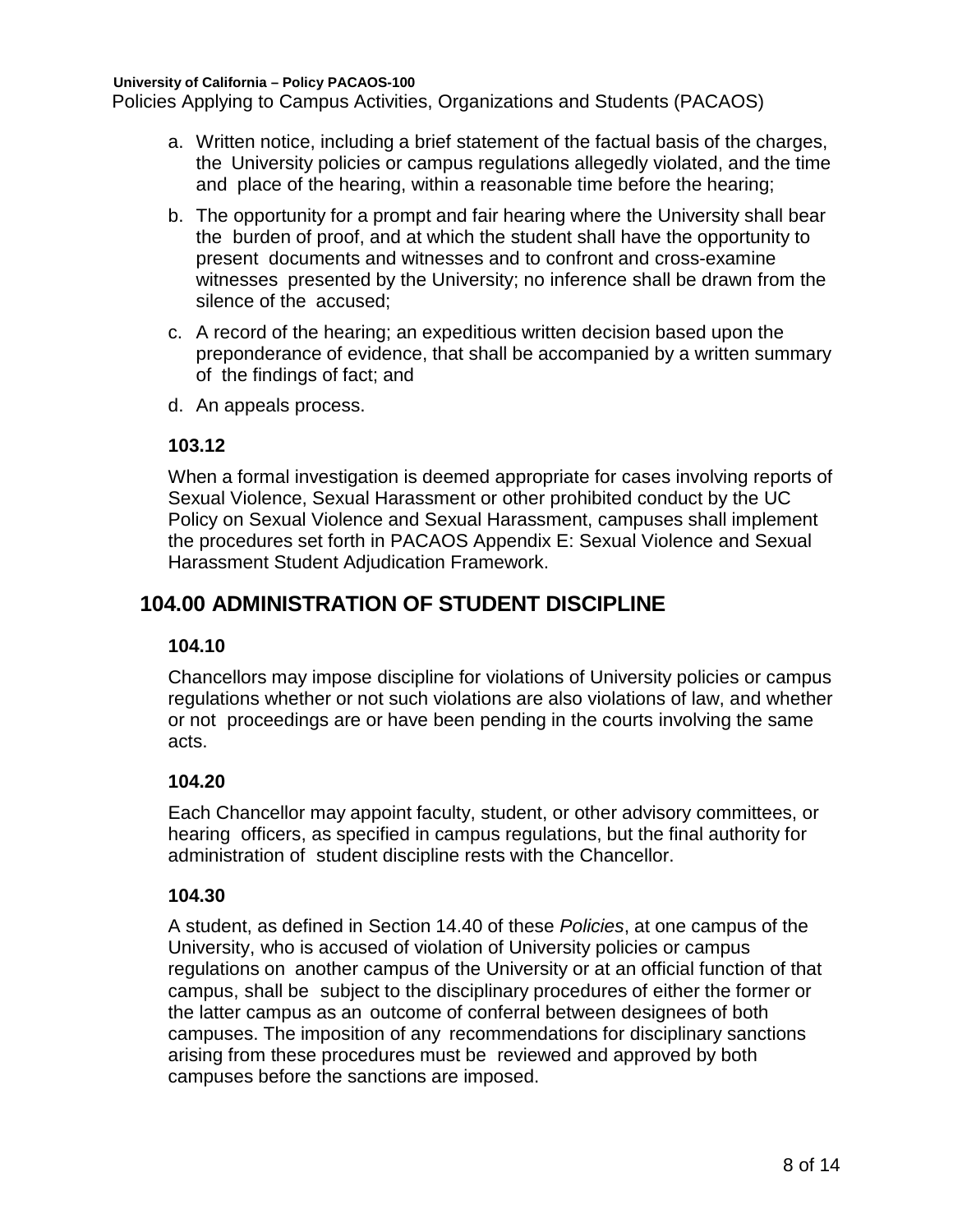If an alleged violation of University policies occurs in connection with an official Universitywide function not on a campus, the student accused of the violation shall be subject to the disciplinary procedures of the campus at which the individual is a student, except in those cases in which the President directs otherwise.

#### **104.40**

The loss of University employment shall not be a form of discipline under these *Policies*. However, when student status is a condition of employment, the loss of student status will result in termination of the student's employment. This section is not intended to preclude the disclosure to other appropriate University officials of information relating to any student's judicial records if that information may be reasonably construed to have bearing on the student's suitability for a specific employment situation. This section is also not intended to preclude an employer from terminating a student's employment outside the disciplinary process.

#### **104.50**

In imposing discipline other than Suspension or Dismissal, access to housing and health services shall not be restricted unless the act that occasioned the discipline is appropriately related to the restriction.

#### **104.60**

If as a result of an official campus appeal it is determined that the student was improperly disciplined, the Chancellor shall, if requested by the student, have the record of the hearing sealed, and have any reference to the disciplinary process removed from the student's record. In such case, the record of the hearing may be used only in connection with legal proceedings. The Chancellor also may take other reasonable actions to ensure that the status of the student's relationship to the University shall not be adversely affected.

#### **104.70 [Rescinded – January 1, 2015]**

#### **104.71 [Rescinded October 13, 2005]**

#### **104.80**

Whether or not a hearing is conducted, campuses may provide written notice to a student that his or her alleged behavior may have violated University policy or campus regulations and that, if repeated, such behavior will be subject to the disciplinary process. Evidence of the prior alleged behavior as detailed in the written notice may be introduced in a subsequent disciplinary action in order to enhance the penalty.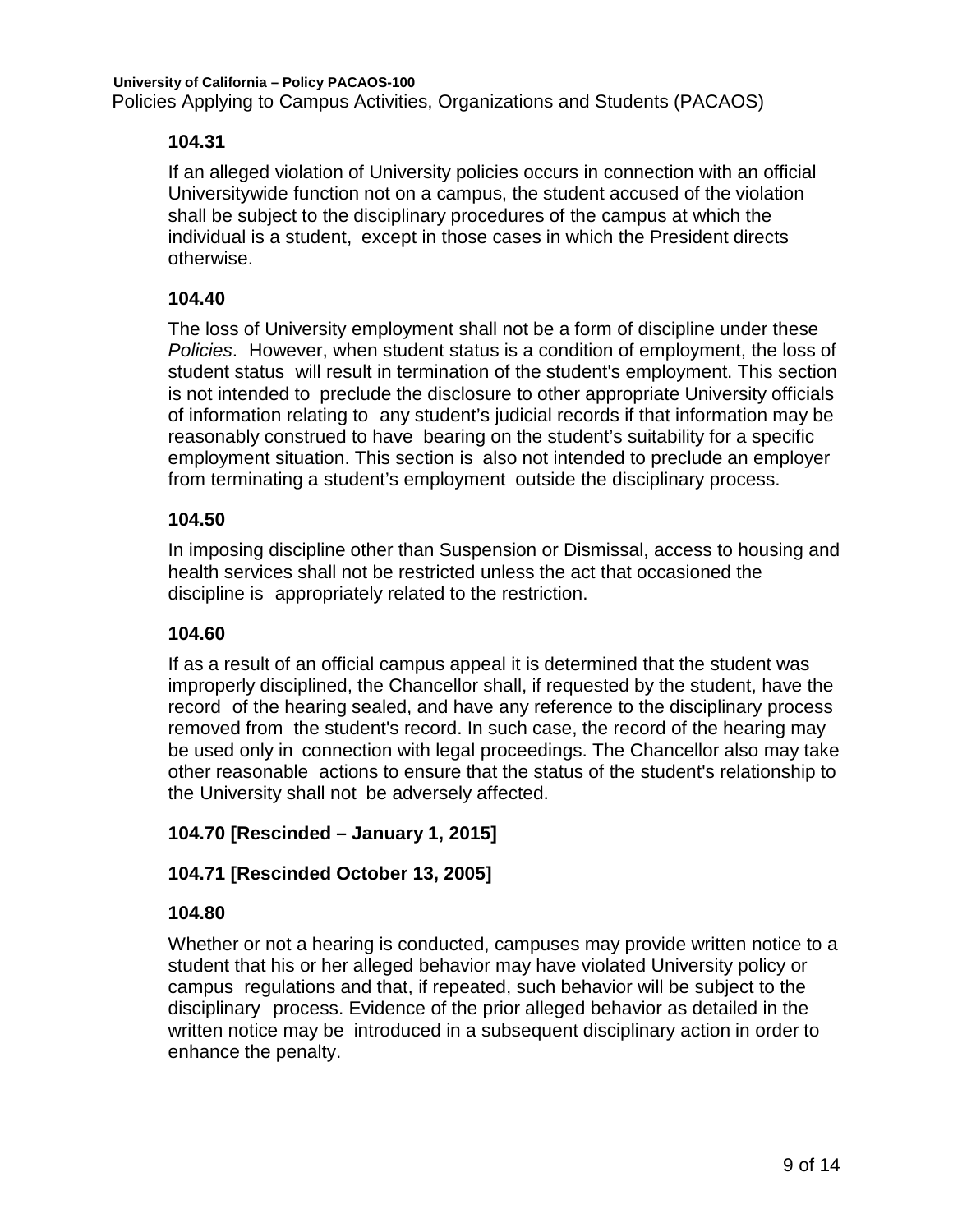Campuses may set forth in campus implementing regulations, policies for placing holds on requests for transcripts, diplomas, or other student records. Such holds may be placed when a student fails to respond to a campuses' written notice of charges or to prevent a student from transferring or having their degree conferred until all allegations against a student or any assigned sanctions and student disciplinary conditions have been fully resolved. Such campus implementing regulations will include processes for notifying the student of the hold, the conditions in which a hold will be removed, and the process for allowing the student to request the removal of the hold.

# **104.90**

Sanctions [for any violations of Section 102.00, Grounds for Discipline] may be enhanced where an individual was selected because of the individual's race, color, national or ethnic origin, citizenship, sex, religion, age, sexual orientation, gender identity, pregnancy, marital status, ancestry, service in the uniformed services, physical or mental disability, medical condition, or perceived membership in any of these classifications.

# **105.00 TYPES OF STUDENT DISCIPLINARY ACTION**

When a student is found in violation of University policies or campus regulations, any of the following types of student disciplinary action may be imposed. Any sanction imposed should be appropriate to the violation, taking into consideration the context and seriousness of the violation.

# **105.01 Warning/Censure:**

Written notice or reprimand to the student that a violation of specified University policies or campus regulations has occurred and that continued or repeated violations of University policies or campus regulations may be cause for further disciplinary action, normally in the form of Disciplinary Probation, and/or Loss of Privileges and Exclusion from Activities, Suspension, or Dismissal.

# **105.02 [Rescinded May 17, 2002]**

# **105.03 Disciplinary Probation:**

A status imposed for a specified period of time during which a student must demonstrate conduct that conforms to University standards of conduct. Conditions restricting the student's privileges or eligibility for activities may be imposed. Misconduct during the probationary period or violation of any conditions of the probation may result in further disciplinary action, normally in the form of Suspension or Dismissal.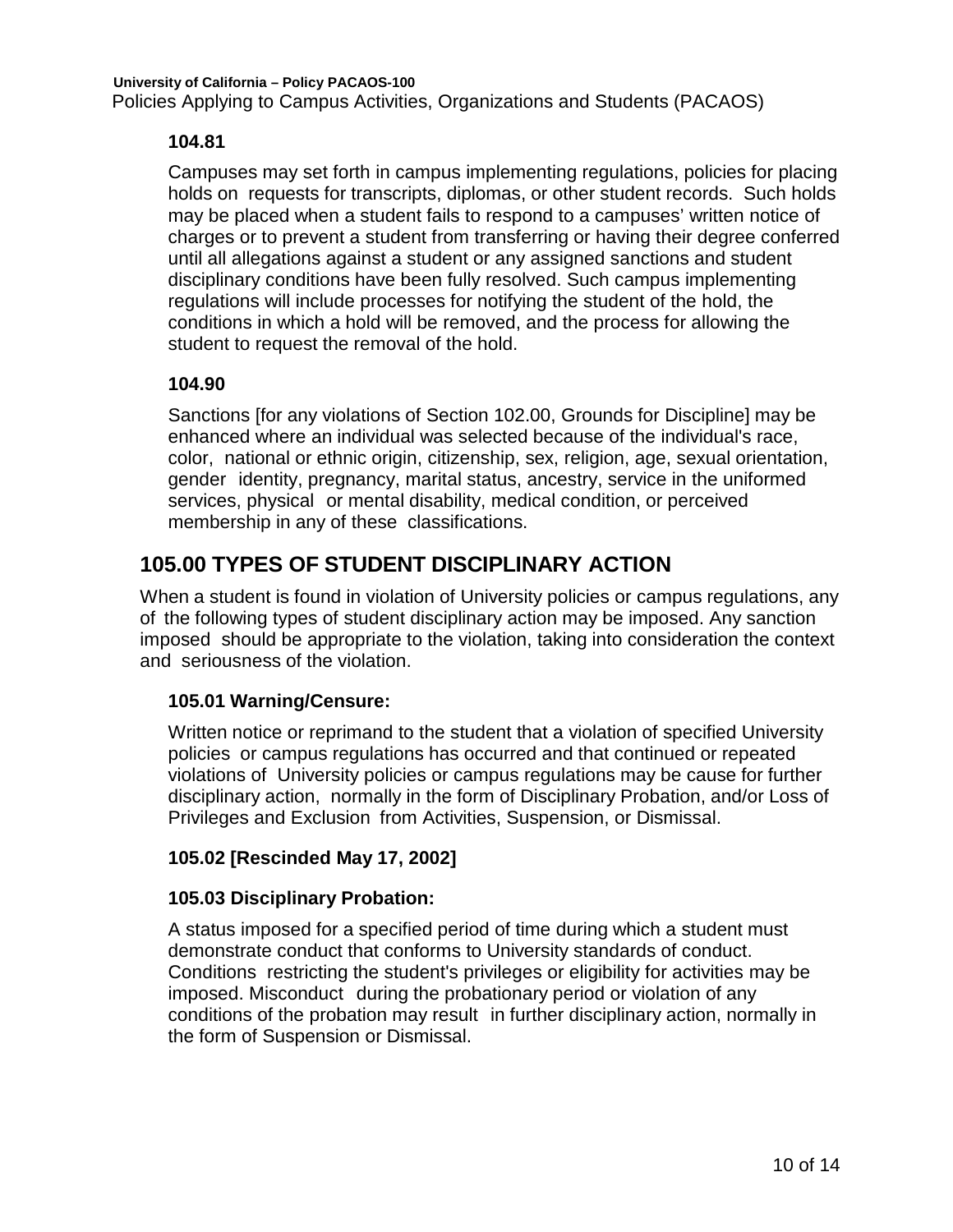Policies Applying to Campus Activities, Organizations and Students (PACAOS)

#### **105.04 Loss of Privileges and Exclusion from Activities:**

Exclusion from participation in designated privileges and activities for a specified period of time. Violation of any conditions in the written Notice of Loss of Privileges and Exclusion from Activities, or violation of University policies or campus regulations during the period of the sanction may be cause for further disciplinary action, normally in the form of Probation, Suspension or Dismissal.

#### **105.05 Suspension:**

Termination of student status for a specified period of time with reinstatement thereafter certain, provided that the student has complied with all conditions imposed as part of the suspension and provided that the student is otherwise qualified for reinstatement. Violation of the conditions of Suspension or of University policies or campus regulations during the period of Suspension may be cause for further disciplinary action, normally in the form of Dismissal.

A student may not transfer or register for courses at another campus or location of the University of California during the period of Suspension.

#### **105.06 Dismissal:**

Termination of student status for an indefinite period. Readmission to the University shall require the specific approval of the Chancellor of the campus to which a dismissed student has applied. Readmission after dismissal may be granted only under exceptional circumstances.

#### **105.07 Exclusion from Areas of the Campus or from Official University Functions:**

Exclusion of a student as part of a disciplinary sanction from specified areas of the campus or other University-owned, -operated, or -leased facilities, or other facilities located on University property, or from official University functions, when there is reasonable cause for the University to believe that the student's presence there will lead to physical abuse, threats of violence, or conduct that threatens the health or safety of any person on University property or at official University functions, or other disruptive activity incompatible with the orderly operation of the campus.

#### **105.08 Interim Suspension:**

Exclusion from classes, or from other specified activities or areas of the campus, as set forth in the Notice of Interim Suspension, before final determination of an alleged violation. A student shall be restricted only to the minimum extent necessary when there is reasonable cause to believe that the student's participation in University activities or presence at specified areas of the campus will lead to physical abuse, threats of violence, or conduct that threatens the health or safety of any person on University property or at official University functions, or other disruptive activity incompatible with the orderly operation of the campus. A student placed on Interim Suspension shall be given prompt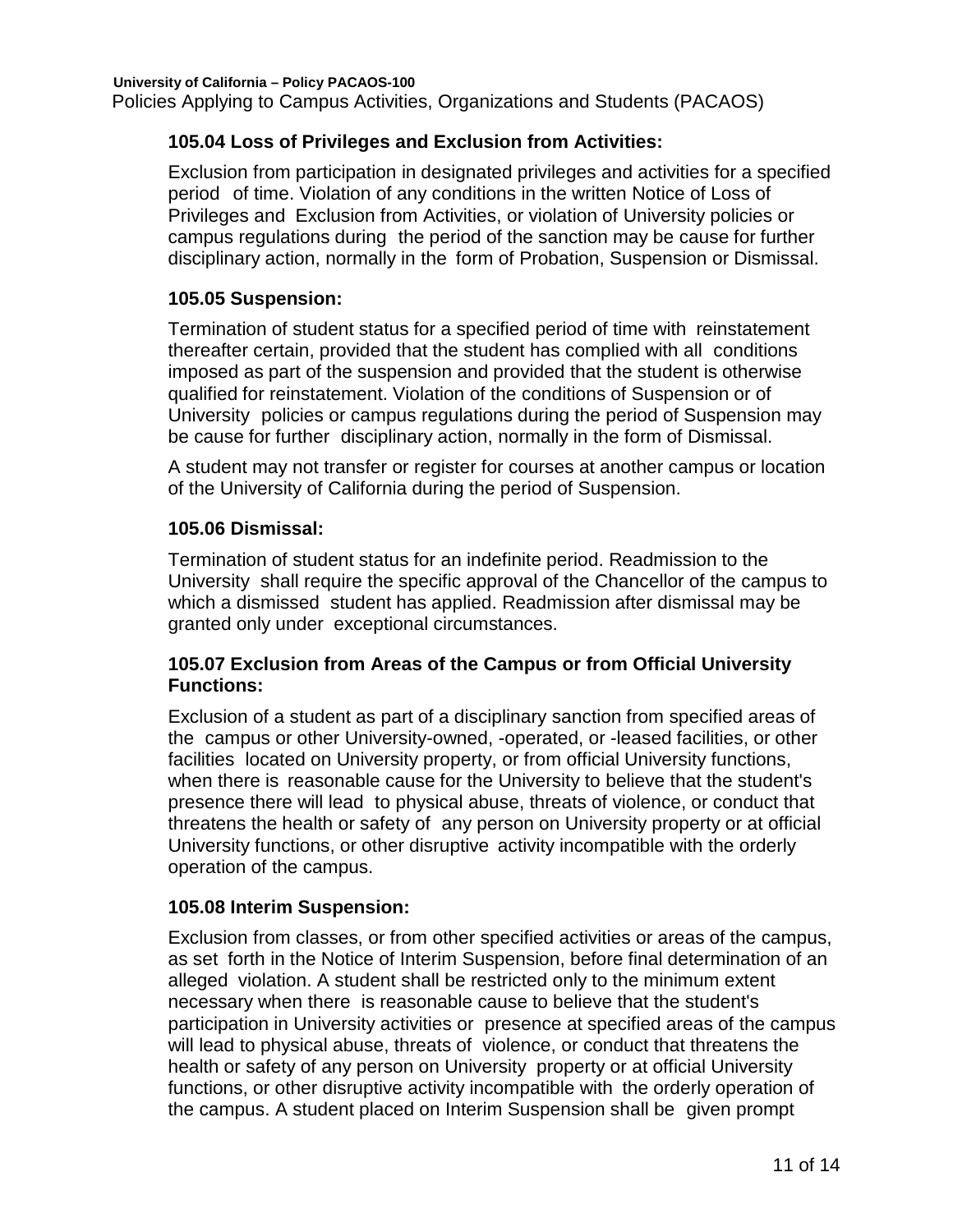**University of California – Policy PACAOS-100** Policies Applying to Campus Activities, Organizations and Students (PACAOS)

notice of the charges, the duration of the Interim Suspension, and the opportunity for a prompt hearing on the Interim Suspension. Interim Suspension shall be reviewed by the Chancellor within twenty-four hours. If a student is found to have been unjustifiably placed on Interim Suspension, the University is committed to a policy whereby reasonable efforts are taken to assist an individual who has been disadvantaged with respect to employment or academic status.

#### **105.09 Restitution:**

A requirement for restitution in the form of reimbursement may be imposed for expenses incurred by the University or other parties resulting from a violation of these policies. Such reimbursement may take the form of monetary payment or appropriate service to repair or otherwise compensate for damages. Restitution may be imposed on any student who alone, or through group or concerted activities, participates in causing the damages or costs.

#### **105.10 Revocation of Awarding of Degree:**

Subject to the concurrence of the Academic Senate, revocation of a degree obtained by fraud. Such revocation is subject to review on appeal by the Chancellor.

#### **105.11 Other:**

Other disciplinary actions, such as monetary fines, community service, or holds on requests for transcripts, diplomas, or other student records to be sent to third parties, as set forth in campus regulations.

# **106.00 POSTING SUSPENSION OR DISMISSAL ON ACADEMIC TRANSCRIPTS**

When, as a result of violations of the Policy on Student Conduct and Discipline, a student is suspended or dismissed, a notation that the discipline was imposed must be posted on the academic transcript for the duration of the suspension or dismissal. Thereafter, notations of Suspension or Dismissal reflected on a student's transcript may be removed as set forth in campus regulations.

# <span id="page-11-0"></span>**IV. COMPLIANCE/RESPONSIBILITIES**

<span id="page-11-1"></span>Chancellors shall adopt campus implementing regulations consistent with these *Policies*. The University shall publish these *Policies* and make them widely available, and Chancellors shall do the same with respect to the implementing regulations for their campuses. This requirement may be satisfied through the on-line publication of these *Policies* and their respective campus implementing regulations. (See also Section 13.20 of these *Policies.*)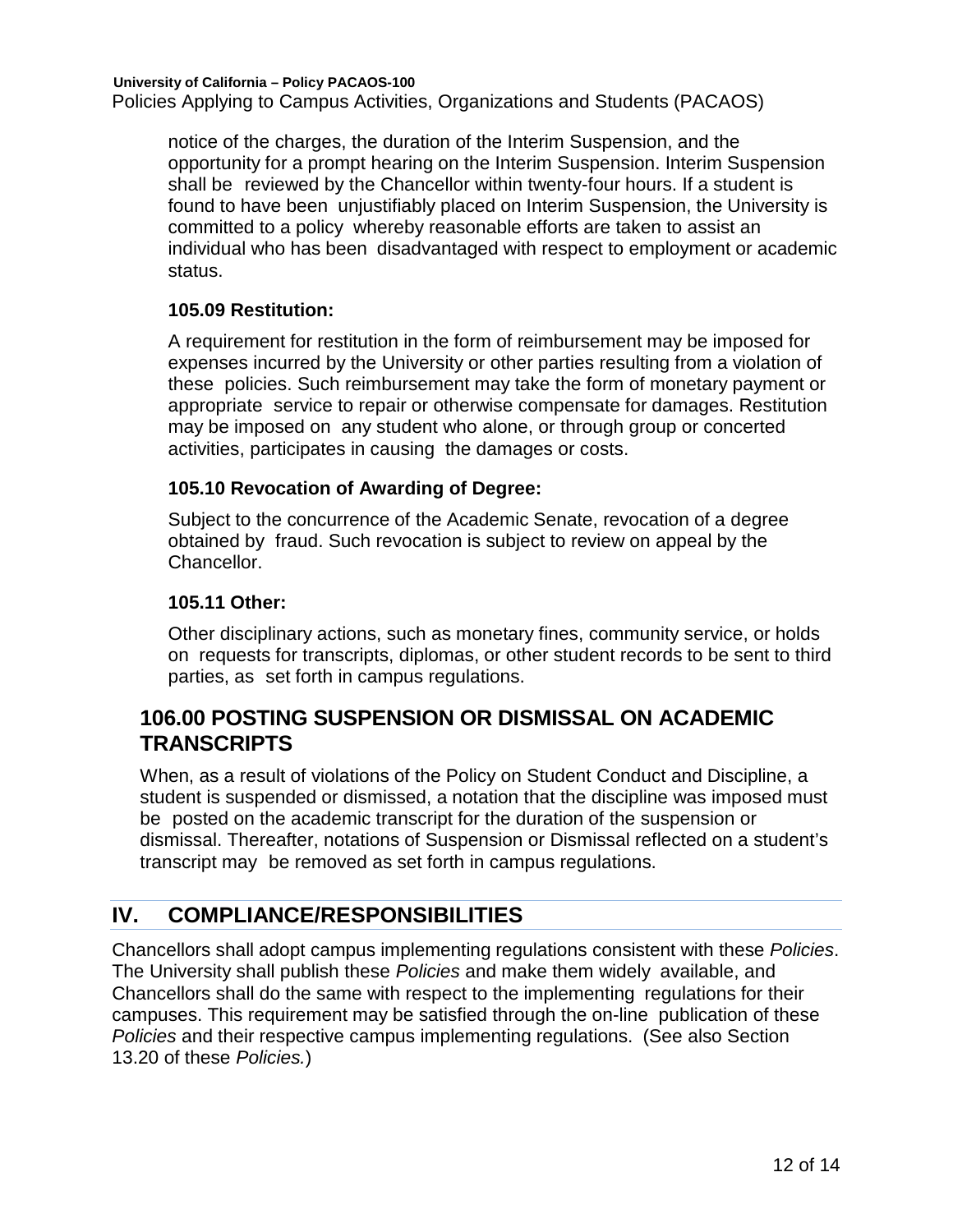# **V. PROCEDURES**

The President shall consult as appropriate with Chancellors, Vice Presidents, the Office of the General Counsel, and Universitywide advisory committees prior to amending these *Policies*. Chancellors shall consult with faculty, students, and staff prior to submitting to the President any campus recommendations related to proposed amendments to these *Policies*. Amendments that are specifically mandated by law, however, do not require consultation with campus representatives or Universitywide advisory committees to the extent that legal requirements do not permit such consultation. (See also Section 13.10 of these *Policies.*)

Chancellors shall consult with students (including student governments), faculty, and staff in the development or revision of campus implementing regulations except when the development or revision of such regulations results from changes to these *Policies* that have been specifically mandated by law. Campuses shall specify procedures, including consultation processes, by which campus implementing regulations may be developed or revised. (See also Section 13.30 of these *Policies.*)

Prior to their adoption, all proposed campus implementing regulations, including all substantive modifications to existing such regulations, shall be submitted to the Office of the President for review, in consultation with the Office of the General Counsel, for consistency with these *Policies* and the law. (See also Section 13.40 of these *Policies.*)

# <span id="page-12-0"></span>**VI. RELATED INFORMATION**

See also *Policies Applying to Campus Activities, Organizations and Students* sections:

- 10.00 Preamble and General [Provisions](http://www.ucop.edu/ucophome/coordrev/ucpolicies/aos/toc140.html)
- 11.00 [Authority](http://www.ucop.edu/ucophome/coordrev/ucpolicies/aos/toc150.html)
- 12.00 [Applicability](http://www.ucop.edu/ucophome/coordrev/ucpolicies/aos/toc160.html)
- 13.00 Development and Review of Universitywide Policies and Campus Implementing Regulations
- <span id="page-12-1"></span>14.00 Definitions

# **VII. FREQUENTLY ASKED QUESTIONS**

Not applicable

# <span id="page-12-2"></span>**VIII. REVISION HISTORY**

**March 1, 2019:** This Policy was also remediated to meet Web Content Accessibility Guidelines (WCAG) 2.0.

PACAOS 100.00 Revisions include:

• Clarification that campuses shall implement the procedures set forth in Appendix E, when a formal investigation is deemed appropriate for cases involving reports of